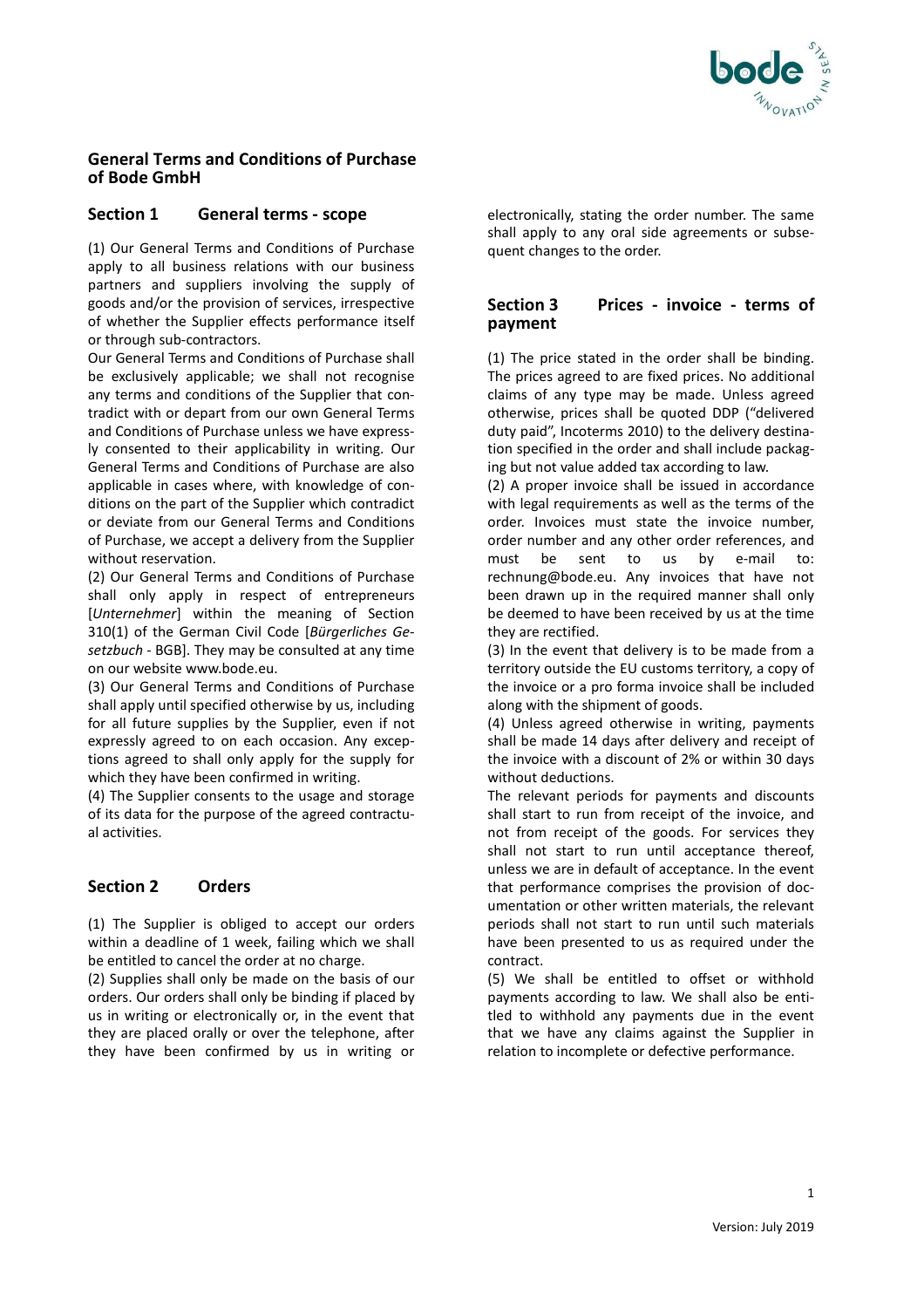

(6) We shall not be deemed to be in default of payment unless we have previously received a reminder.

#### **Section 4 Scope of delivery - delivery period - liquidated damages**

(1) The scope of delivery shall be determined in accordance with the order placed by us.

(2) The delivery date specified in the order shall be binding.

(3) Deliveries shall be made during ordinary business hours. Information concerning our business hours must be requested from us.

(4) The Supplier undertakes to use environmentally friendly products and procedures, insofar as financially and technically feasible. Upon request by us, the Supplier shall issue free of charge a procurement certificate for the goods supplied.

(5) The Supplier shall be obliged to inform us in writing without undue delay, stating the reasons, in the event that any circumstances arise or become known to it that will prevent the agreed delivery deadline from being complied with. The expected duration of the delay must therefore be reported in writing without undue delay.

(6) In the event of delayed delivery, we shall be entitled to charge liquidated damages in the amount of 1% of the value of the shipment for each completed week, up to a maximum of 5%; the foregoing shall be without prejudice to any other claims available according to law (withdrawal and damages in lieu of performance). If we accept the delayed delivery, we shall claim the liquidated damages at the latest at the time of the final payment.

The Supplier shall be entitled to demonstrate to us that no losses or significantly lower losses were incurred as a result of the delay.

## **Section 5 Delivery - transfer of risk documents - packaging**

(1) Unless agreed otherwise in writing, delivery shall be included within the price (DDP delivery destination, INCOTERMS 2010). The Supplier shall bear the risk of accidental loss or deterioration,

including for DDP deliveries, until the goods have been handed over at the delivery destination.

(2) Any partial deliveries must be approved by us.

(3) The maximum permitted tolerance on the quantity delivered shall be +/- 10%.

(4) The proper delivery papers / documents shall be enclosed along with the delivery. These must state the object, the order items, the quantity, the weight, the packaging, the type of delivery and marking along with our order number. Any provisions applicable to the transportation of hazardous goods must be complied with, and in particular any hazardous goods must be clearly marked as such. The Supplier shall bear liability for the consequences of any delivery papers / documents that are incorrect or incomplete or that are provided late.

(5) Shipments shall be properly packaged. Any excessive or environmentally damaging packaging must be avoided. We shall be entitled at our choice to return the packaging to the Supplier at its cost, to utilise it ourselves or to dispose of it. In the event that packaging is invoiced separately, the Supplier shall reimburse us 50% of the invoice value of the packaging upon its return, provided that it is in good condition.

## **Section 6 Information obligations**

(1) The Supplier shall give us prompt written notice concerning any changes to production process, changes to materials or input components for goods or services, the relocation of production locations as well as any changes to procedures or facilities for inspecting parts or for conducting other quality assurance measures. We shall be entitled to carry out the necessary examinations in order to establish whether the changes could have any adverse implications for the product. The Supplier shall upon request provide the necessary documents for this purpose and enable any audits to be carried out to the necessary extent.

#### **Section 7 Investigation of defects liability for defects - limitation period**

(1) We shall be obliged to examine the goods without undue delay after delivery for any externally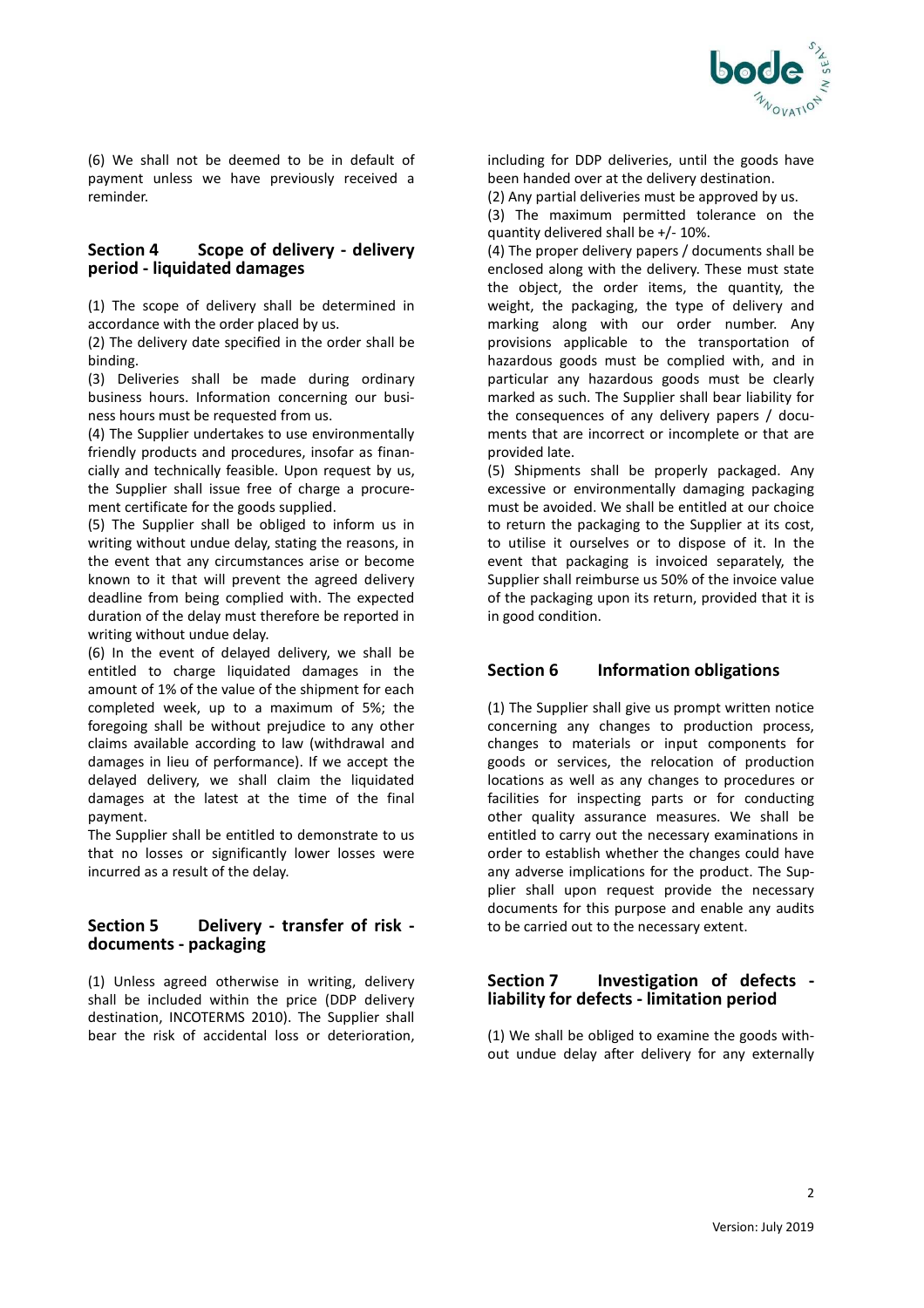

recognisable quality defects or differences in quantity. Any defects ascertained shall be reported to the Supplier within two working days. Any quality defects or differences in quantity that are not externally recognisable shall be reported to the Supplier as soon as they are discovered during the ordinary course of operations.

(2) In the event of any defect, we shall be entitled to choose whether to require the supply of a replacement or the rectification of the defect. If the Supplier fails to act upon our request for the supply of a replacement or the rectification of the defect within a grace period set by us, we shall be entitled to carry out the necessary action ourselves at the cost of the Supplier or to arrange for a third party to do so. Should it not be necessary to set a grace period, we shall be entitled to take such action even without setting a grace period or to require the supply of a replacement. The foregoing shall be expressly without prejudice to the right to claim damages, including in particular to claim damages in lieu of performance.

(3) The Supplier shall bear all costs arising in relation to the identification and rectification of any defect, including in particular the costs of investigation, shipping, road, work and materials along with travel costs.

(4) The warranty period shall be extended for the duration of the period during which usage is interrupted for any supplies or parts thereof that cannot be used by us for the duration of any defect and/or work to rectify a defect. A new warranty period shall commence at the time the defect is resolved for supplies or parts thereof that have been rectified or replaced. The above-mentioned extensions of the warranty period shall only apply if the delay was caused by the rectification of a defect or the supply of a replacement.

(5) A limitation period of 36 months shall apply, calculated from the transfer of risk. In the event that any defects come to light during the warranty period, we shall be entitled to enforce the statutory warranty rights at our choice and, in addition, to claim compensation for expenses and damages from the Supplier.

### **Section 8 Quality assurance - product liability - indemnification - public liability insurance cover**

(1) The Supplier shall carry out quality insurance of a suitable type and extent in accordance with the state of the art, proof of which it shall furnish to us upon request.

The Supplier shall conclude an appropriate quality assurance agreement with us upon request.

(2) In the event that any action is launched against us owing to a breach of statutory requirements, including in particular safety regulations or under national or foreign product liability law, the Supplier shall be obliged to hold us and our customers harmless in respect of all claims, insofar as caused by the supply effected by the Supplier. This indemnification shall also cover the costs of any precautionary recall campaign. Where possible and reasonable, we shall inform the Supplier concerning the content and extent of any recall campaigns that are to be carried out and shall grant the Supplier the opportunity to state its position.

(3) The relevant competent authorities shall be notified in consultation with the Supplier in accordance with the German Product Safety Act [*Produktsicherheitsgesetz*, ProdSG].

(4) The Supplier undertakes to obtain insurance for an appropriate amount against all risks relating to product liability, including the recall risk – for the duration of this contract, i.e. until expiry of the relevant limitation period for defects – and to present the insurance policy to us upon request for inspection and demonstrate that the insurance contract is still in place by furnishing confirmation of its insurance. It shall give notice immediately and unsolicited of the termination of the insurance contract. The extent and amount of any warranty and damages claims available to us shall not be limited to the extent of insurance cover. The Supplier's attention is drawn to the fact that we sell our products worldwide.

## **Section 9 Third-party rights**

(1) The Supplier warrants to us that the supply will not infringe any third-party rights. It undertakes at our written request to hold us or our customers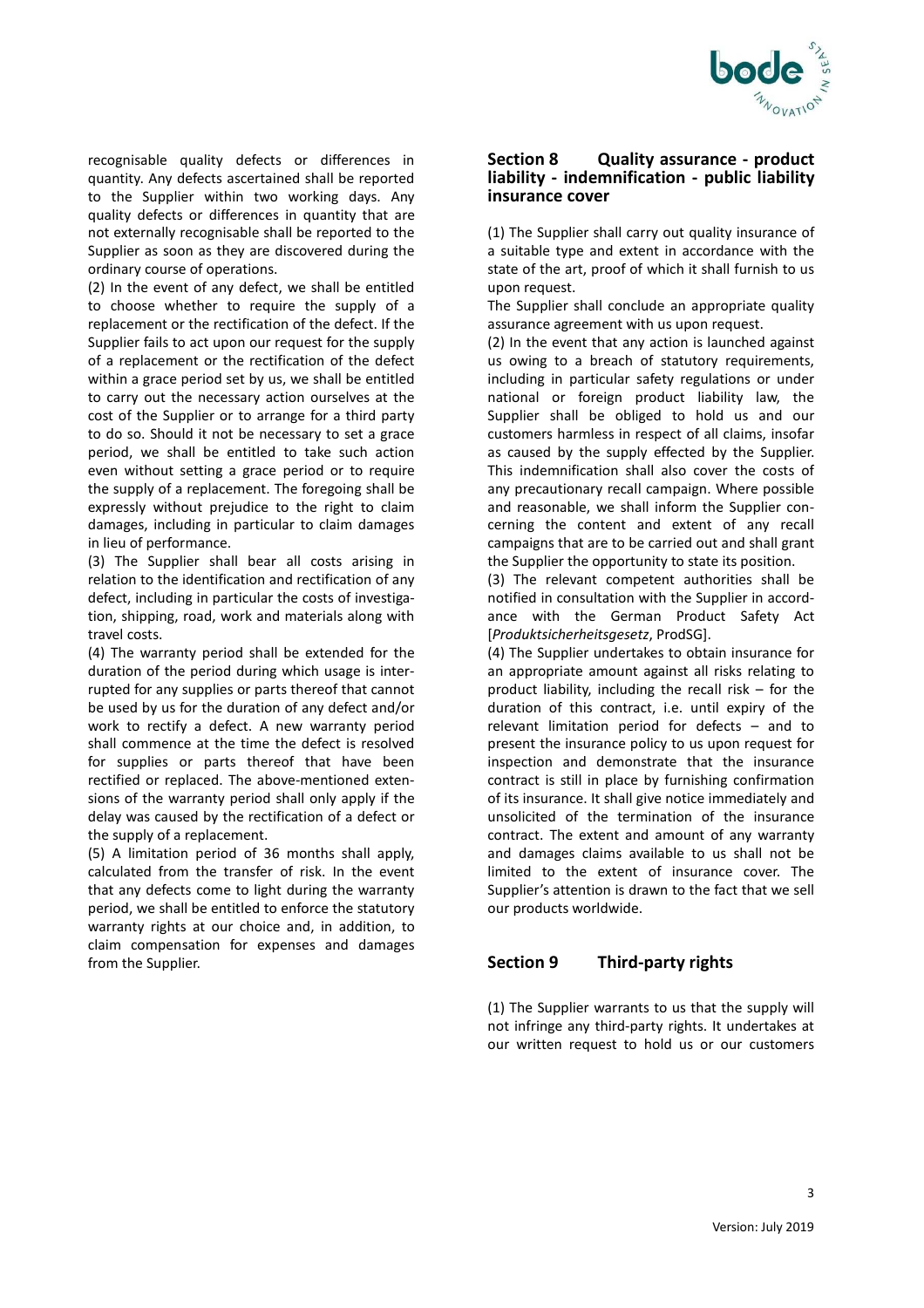

harmless in respect of any claims brought against us by a third party in the event of the failure to abide by this commitment.

(2) The Supplier shall be obliged to carry out subsequent performance at its own cost in order to rectify the defect so as to ensure that no third-party rights are thereafter infringed. The foregoing shall be without prejudice to any other rights available to us to reduce the price or to withdraw from the contract.

(3) A limitation period of 36 months shall apply to these claims, which shall commence upon the transfer of risk.

#### **Section 10 Reservation of title - provision of equipment**

(1) Any reservation of title of the Supplier shall only be binding if it has been agreed to with us in writing separately from these General Terms and Conditions of Purchase.

(2) The Supplier warrants that the equipment shall be used exclusively for the goods ordered by us. It further warrants that it will insure the equipment against losses caused by fire, water and theft. In addition, any necessary maintenance work shall also be carried out. We shall retain ownership of the equipment.

## **Section 11 Export control - customs**

(1) The Supplier undertakes to comply with applicable national and international customs and foreign trade law. It must provide us in writing no later than 3 weeks after the order, or without undue delay in the event of any changes, with all information and data that we require in order to comply with the provisions of foreign trade law in the event of export, import or re-export, including in particular:

- export control declaration: confirmation that the goods delivered have not been included in the Export Control List (Annex AL to the German Foreign Trade and Payments Ordinance [*Aussenwirtschaftsverordnung*]) or in the EU Dual Use Regulation and are not subject to any further export restrictions / licensing requirements. The Supplier further declares that it shall bear responsibility for all obligations under foreign trade law. Any existing embargo regulations, prohibitions and restrictions as well as any other limitations, in particular under customs law and as a result of international law and/or political measures concerning international trade, shall be complied with:

- all applicable Export Control List numbers, including the Export Control Classification Number according to the US Commerce Control List (ECCN); - the commodity code according to the current commodity classification for foreign trade statistics and the HS (Harmonized System) Code; and

- the country of origin (non-preferential origin) and, if required by us, supplier declarations concerning preferential origin (for European suppliers) or preference certificates (for non-European suppliers).

(2) In the event of a culpable breach by the Supplier of its duties according to Section 11(1), we shall be entitled to withdraw from the contract and to claim any resulting losses. The Supplier shall hold us harmless in this regard.

# **Section 12 Secrecy - Confidentiality**

Our diagrams, calculations, other documentation and materials must be used exclusively for our own purposes and exclusively to the extent approved by us and may not be reproduced or made available to third parties without our prior written approval. In addition, our orders and all related commercial and technical details must be treated by the Supplier as business secrets. The Supplier shall not be entitled to use our trade name or our logo.